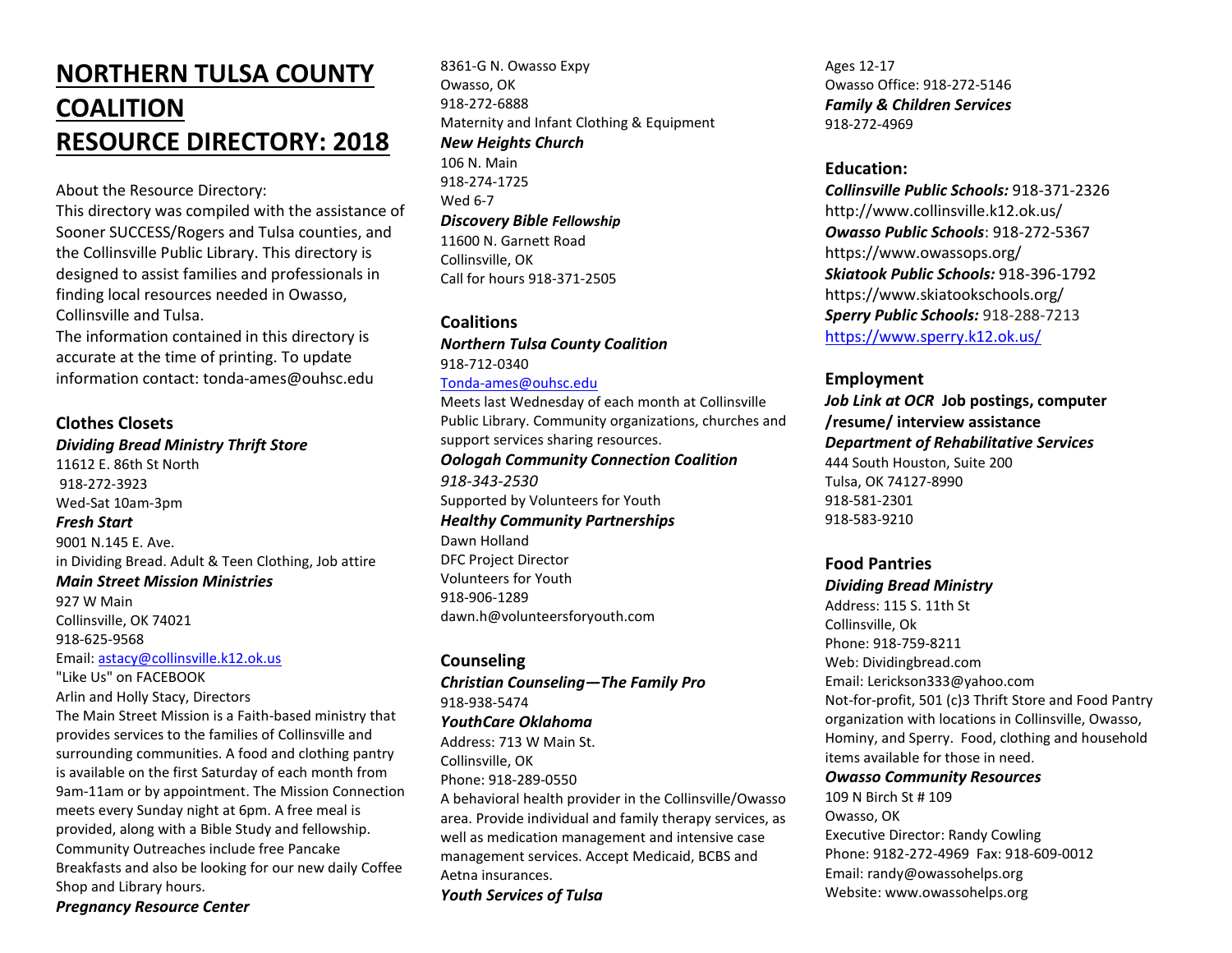#### *(Tulsa help cotd.)*

Providing emergency food, utility and rent assistance, job placement for families in Owasso and Collinsville (income based). OCR is dedicated to helping individuals become financially self-sufficient and less agency dependent. Open M-W 9 am to 2 pm Th 1-6 pm and Fr 9 am to noon.

## *Faith Lutheran Church*

9222 N. Garnett Owasso, OK 918-272-9858 M-F 8-11:30 Meals on Wheels site *First Christian Church*  10100 N. Garnett Road 918-272-9551 M-F 10-12 *First United Methodist*  13800 E. 106th St. N. Owasso, OK 918-272-5731 M-F 10-12 *New Life Assembly of God*  12215 N. Garnett Road 918-371-5111 Call for appointment *Discovery Bible Fellowship* 11600 N. Garnett Road Collinsville, OK 918-371-2505

M-Thurs. 9-4 Closed 12-1

*Standing in the Gap* 9341 N. 129th E Ave 918-857-9470 T hird Sat. 8:30-Noon

*Cornerstone Free Will Baptist Church* 7770 N. Whirlpool Drive 918-274-3918 Tu & Thurs 10-2P *Central Baptist Church* 9001 N. 145th E Ave 918-272- 3376 Wed, Thurs 9:30-11:30, 1:30-3:30

## *Backpacks for Kids* **See elementary counselors Meadowcreek United Methodist Church**

14205 E. 146th St. N Collinsville, Oklahoma 74021 918-371-3250

#### *Wild Wednesdays at Mission Owasso*

708 N. Main Owasso, OK 74055 918-516-6638 (perishables) 9-10:30am *Main Street Mission Ministries* 927 W Main Collinsville, OK 74021 Phone: 918-625-9568 Email: astacy@collinsville.k12.ok.us "Like Us" on FACEBOOK Arlin and Holly Stacy, Directors The Main Street Mission is a Faith-based ministry that provides services to the families of Collinsville and surrounding communities. A food and clothing pantry is available on the first Saturday of each month from 9am-11am or by appointment. The Mission Connection meets every Sunday night at 6pm. A free meal is provided, along with a Bible Study and fellowship. Community Outreaches include free Pancake Breakfasts and also be looking for our new daily Coffee Shop and Library hours.

*Neighbors In Need* 11237 E 114th St N Owasso, OK 74055 918-949-5291

**Furniture** *The Mission* Call for appt 918-850-0410

#### **Law Enforcement:**

*Collinsville Police* 918-371-1000; Emergency 911 1023 W Center St Collinsville, OK 74021 *Owasso Police:* Emergency 911

## *http://www.oklahomaattorneyresources.org/ Oklahoma Alternative Resources*

http://oklaw.org/organization/oklahomaalternative-resources-inc/family/child-support *Oklahoma State Court Network Guardianship Forms*

**[http://www.oscn.net/static/forms/aoc\\_forms/guardi](http://www.oscn.net/static/forms/aoc_forms/guardianship.asp) [anship.asp](http://www.oscn.net/static/forms/aoc_forms/guardianship.asp)**

*OKDHS Building Bridges Handbook for Guardianship* http://www.okdhs.org/NR/rdonlyres/03DD24DB-9A7D-4074-82B6- 72A97514BAB3/0/0027\_InHomeSupportsWaiver\_

dds\_01012015.pdf

#### *Legal Services of Eastern Oklahoma Inc*

423 South Boulder Avenue Tulsa OK 74103

918-428-4357

*Oklahoma Disability Law Center* 2828 East 51 Street, Suite 302 Tulsa, OK 74105 918-743-6220 (V/TDD) Toll Free: (800) 226-5883 (V/TDD) http://www.okdlc.org/ *Tulsa Lawyers for Children (for abused and* 

*neglected)* P.O. Box 2254 Tulsa, OK 74101-2254 918-425-5858

#### **Library**

*Collinsville Public Library* 1223 W Main St Collinsville, OK 74021 918-549-7528 <https://www.tulsalibrary.org/collinsville> *Owasso Public Library*

103 W Broadway St Owasso, OK 74055 918-549-7323

### **Limited Rental Assistance:**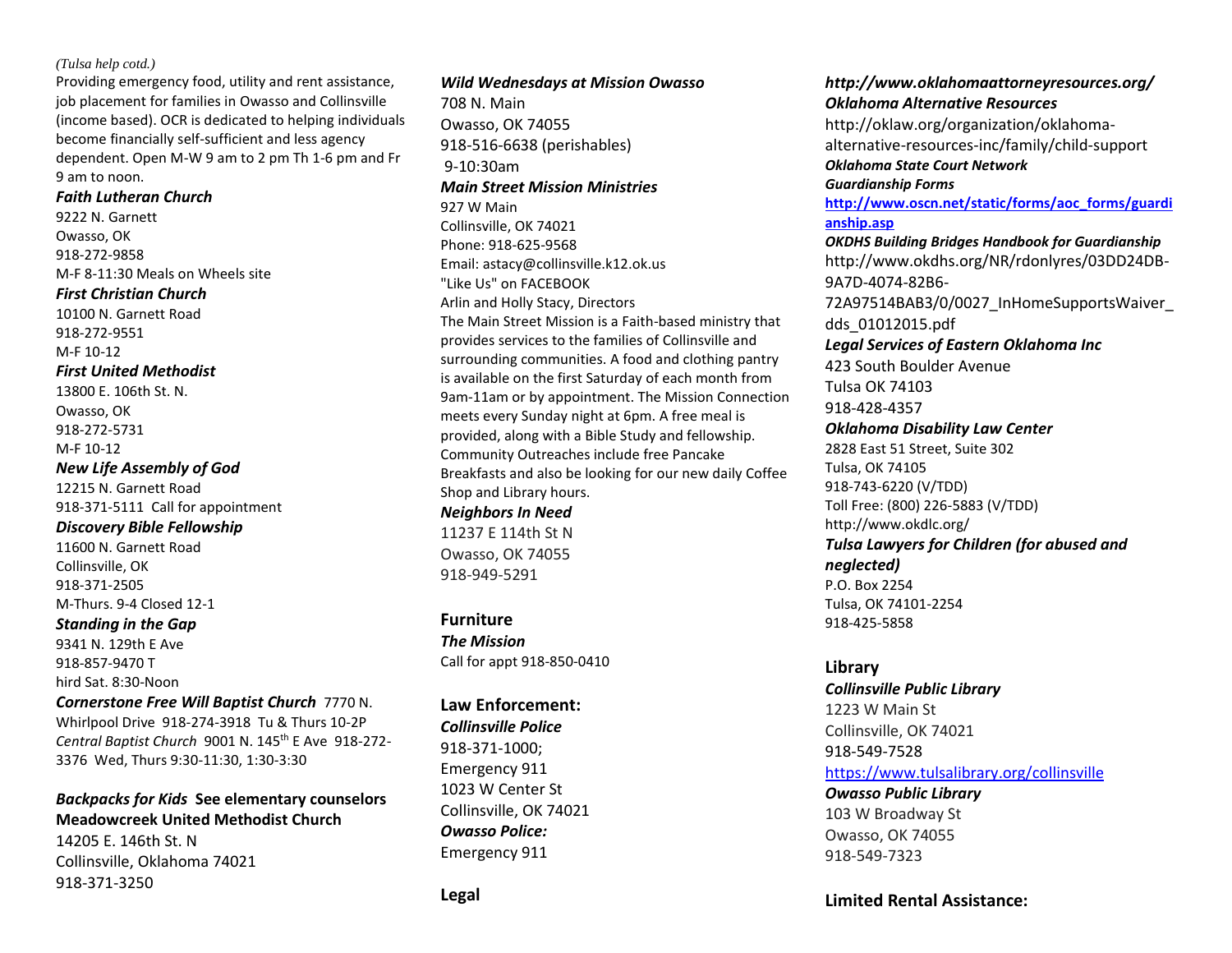## *(Tulsa help cotd.) OCR Owasso Ministerial Alliance Churches*

#### **Local Government:**

*Collinsville:* 106 N 12th Street PO Box 730 Collinsville, OK 74021 918-371-1010 http://www.cityofcollinsville.com/ *Owasso* City Municipal Building 200 S Main Owasso, OK 74055 918-376-1500 http://www.cityofowasso.com/ *Skiatook* 110 N Broadway P.O. Box 399 Skiatook, OK 74070 https://www.cityofskiatook.com/ *Sperry* 115 N. Cincinnati Sperry, OK 74073 918- 288-7056 http://sperryok.gov/city-hall

## **Medical/Dental**

*Arubah Medical Clinic* 1021 W Main St. Collinsville, OK 918-371-3806 Free medical care. Mon &Thurs 6p-8p; 3<sup>rd</sup> Sat 9-12 limited dental care

#### *Pregnancy Resource Center*

918-272-6888 p regnancy tests, ultrasound, STI testing Mentoring program for both Moms and Dads

#### *Treasured Pediatric Care*

Hilary Nicholson APRN-CNP, Owner Kerry Eubank Office Manager 1101 W Main, Ste 112 Collinsville, OK 74021

Phone: 918-553-8613 Email: treasuredpediatriccare@gmail.com Website: treasuredpediatriccare.com Our mission is to provide quality medical care to children and families from birth through young adulthood. We are committed to promoting health and wellness, fostering long-term relationships and partnering with parents in making important healthcare decisions. *Sooner Care* Health care for low-income uninsured children. 4545 N. Lincoln Blvd, Ste. 124

Oklahoma City, OK 73105 405-522-7300 [www.okhca.org](http://www.okhca.org/)

#### *Tulsa Health Department – Collinsville*

1201 West Center Collinsville, OK 918 596 8650 Web: www.tulsa-health.org Email: bjennings@tulsa-health.org THD – Collinsville is a satellite clinic of Tulsa Health Department. We are open Monday through Wednesday 8-5, closed for lunch. We offer immunizations to all ages, WIC and Family Planning Services. We also offer adult health screenings – Pap smears and breast exams, full cholesterol screening, A1C testing for diabetes. We are a voting precinct and our auditorium is available for community rental. We accept SoonerCare and many insurance plans for payment. Some of our services are no-cost or lowcost, based on income.

#### **Seniors**

#### *INCOG Area Agency on Aging*

918-584-7526 http://www.incog.org Senior Nutrition Site (Owasso) Home-Delivered Meals Homemaker Services Caregiver Assistance & Respite Transportation

Long-Term Care Ombudsman

#### *Grand Gateway Area Agency on Aging* 918-783-7593

#### <http://www.grandgateway.org/SERVICES>

Senior Community Services Case Management GIS and Mapping Grant Management Pelivan Transit Regional Comprehensive Planning Rural Fire Defense Transportation Planning Paid training opportunities for low-income, unemployed peopled ages 55 and older. *The Mission-Senior Food Ministry* 708 N. Main Owasso, OK 74055

918-516-6638 Food, utilities, rent, daily essentials M-Thurs 10-2 & Fri 1:30-5:30.

## **Special Needs/Disabilities Resources** *AMBUCS-Owasso*

Service club who works to improve life for citizens in their community who have disabilities. (580) 304-1191

#### *Child Study Center*

OU Health Science Center Provides evaluation, treatment, and services for children with special needs 1100 NE 13th St. Oklahoma City, OK 73117 405-271-5700

www.oumedicine.com/csc

#### *Office of Disability Concerns*

The Office of Disability Concerns (ODC) is an independent state agency whose purpose is to help state government develop policies and services that meet the needs of Oklahomans with disabilities. ODC staff is available to answer questions from individuals, to identify available resources and services by phone, email, letter and fax. 2401 NW 23rd, Ste. 90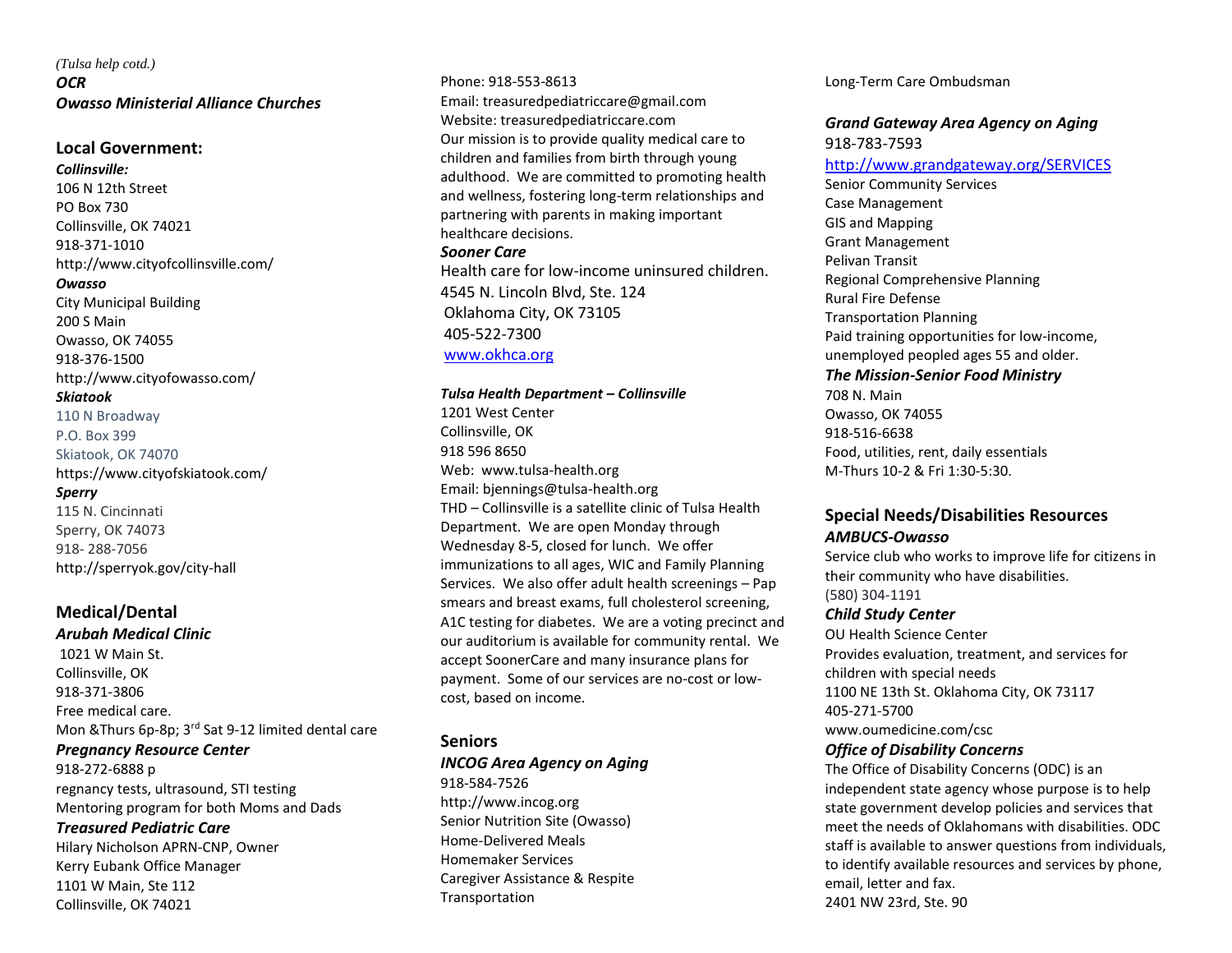*(Tulsa help cotd.)* Oklahoma City, OK 73107 1-800-522-8224 https://www.ok.gov/odc/

### *OK - AHEAD Oklahoma Association on Higher Education and Disabilities*

Advocates for disability service providers and the students they serve. PO Box 42152 Oklahoma City, OK 73123 www.ok-ahead.org/index.html

#### *Oklahoma Developmental Disabilities Council*

Can assist with training costs for parents attending conferences or training related to their child's disability. Offers the Partners in Policy Making Class and Youth Leadership Forum 2401 NW 23rd St, Ste 74 Oklahoma City, OK 73107 1-800-836-4470 (V/TTY) www.okddc.ok.gov

#### *Oklahoma Parent Center*

Federally funded Parent Training and Information Center. The staff is there to help you navigate the Special Education maze and provide you with the information and tools you need to be an informed and active participant in your child's education. 223 North Broadway P.O. Box 512 Holdenville, Oklahoma 74848 877-553-4332 *Oklahoma Special Olympics* State Headquarters 6835 S Canton Ave Tulsa, OK 74136 918-481-1234 [info@sook.org](mailto:info@sook.org) [www.specialolympicsoklahoma.org/](http://www.specialolympicsoklahoma.org/) **http://oklahomaparentscenter.org/contact-us/** *Sooner SUCCESS* 918-712-0340 Tonda-ames@ouhsc.edu Web: soonersuccess.ouhsc.edu Sooner Success is a free program through the

University of Oklahoma Health Sciences Center

Pediatrics Department. County Coordinators assists families, with children with special needs from birth to age 21, navigate the healthcare systems and locate resources. Sooner Success also hosts "On the Road" events for the community learn more about state services, and Sibshops for siblings of children with special needs. Infants & Children

#### *Partners in Policymaking*

Oklahoma Developmental Disabilities Council 2401 NW 23rd St, Ste 74 Oklahoma City, OK 73107 1-800-836-4470 www.okddc.ok.gov/partnersinpolicymaking.html

*TARC*  Information, advocacy, support, and volunteer

guardians. 2516 E 71st St A Tulsa, OK 74136 918-582-8272 http://www.ddadvocacy.net

## *The Mission Little Angels Assistance*

708 N. Main Owasso, OK 918-516-6638 Infants to 12+M/Wed 11-3 Fri 1:30-5:30

## **Technology and Medical Equipment** *ABLE Tech*

Assistive technology, resale and recycle program, device financing and device loan program. 1514 W Hall of Fame Stillwater, OK 74078 1-800-257-1705 Info Line 1-888-885-5588 http://okabletech.okstate.edu/ *Oklahoma Durable Medical Equipment Reuse Program (OKDMERP)*  Free used medical equipment; priority given to SoonerCare members 3325 North Lincoln Boulevard Oklahoma City, OK 73105 (405) 523.4810 [https://www.ok.gov/abletech/DME\\_Reuse/](https://www.ok.gov/abletech/DME_Reuse/)

#### **Transportation/Cars** *Pelivan*

918-272-6700Call for pick-up appt *Car Care Clinic* apply online [www.carecareclinic.info](http://www.carecareclinic.info/) *Sooner Ride* 800-404-4500 Non-emergency transportation for people being served by Medicaid. Reservations required.

## **Utility Assistance**

*Owasso Community Resources (OCR)* 109 N. Birch # 109 918-272-4969 owassohelps.org Emergency Utility; Required: Photo ID & Proof of residency (i.e., utility bill) *First United Methodist Church* 13800 E 106th St N Owasso, OK 918-272-5731 M,T,W 9-3, Friday 9-Noon *Central Baptist Church*  9001 N. 145th E Ave Owasso, OK 918-272-3376 MTW 9:30-11:30, 1:30-3:30 *The Mission* 708 N. Main Owasso, OK 918-516-6638 M/Wed 11-3 Fri 1:30-5:30

#### **Women and Children** *Oklahoma Child Care*

Referral source for child care facilities 4200 Perimeter Center, Suite 235 Oklahoma City OK 73112 1-888-962-2772, (405)-942-5001 [www.oklahomachildcare.org](http://www.oklahomachildcare.org/) *His Daughter's House*

Melodie Bateman P.O. Box 954 Collinsville OK 74021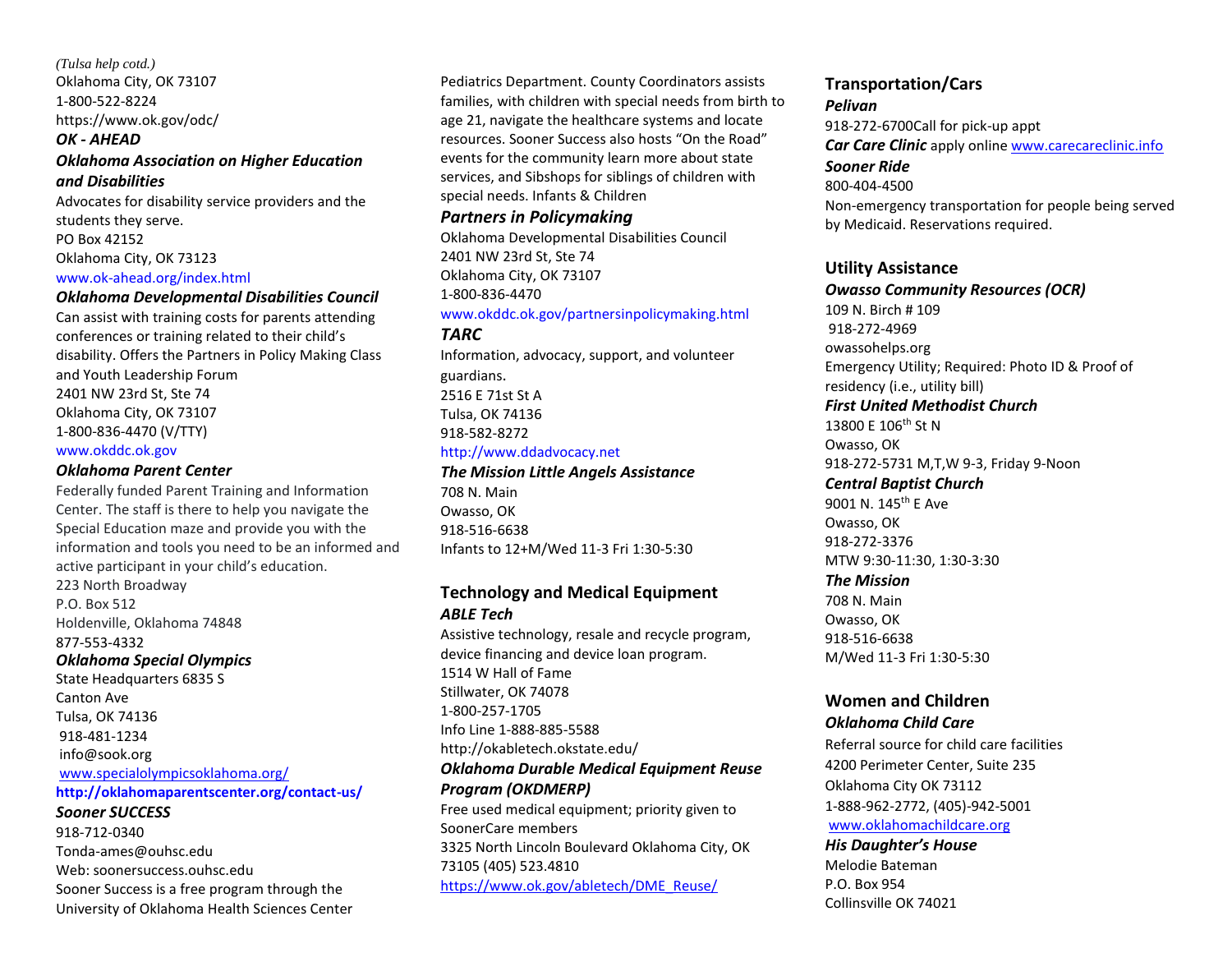#### *(Tulsa help cotd.)* 918 284-8277 [hdh4god@gmail.com](mailto:hdh4god@gmail.com)

*WIC (Woman, Infant & Child)* 8361 N. Owasso Expy (by Classic Chevrolet) Owasso, OK 918-272-2460 Food & care for pregnant women & moms of children under 5 MTWF 8-4:30

*Pregnancy Resource Center* 8361-G N. Owasso Expy 918-272-6888 Maternity infant to 2 yrs. Clothing, supplies, infant food

#### **Hotlines:**

*BrightSky at MHA*  918-382-2482 *Call Rape*  918-744-7273 *Child/Elder Abuse Hotline*  1-800-522-3511 *COPES Mobile Mental Health*  918-744-4800 *DVIS-domestic violence*  918-585-3143 *National Suicide Hotline*  1-800-784-2433 *Youth Services Crisis Line*  918-582-0061 *Alcohol Treatment* 800-662-4357; 800-729-6686 *Child Abuse* 918-584-1222 *24-hour child abuse* 800-522-3511 *Drug Abuse Hotline* 800-662-HELP (4357) **Domestic Violence** 800-799-SAFE (7233) *National Hopeline Network*  1-800-273-Suicide:

Oklahoma State Department of Education: or 911 immediately.

## **TULSA HELP** *(Call 211)*

**Emergency Financial Aid** *Boston Ave. Helping Hands*  918-582-1356 M-F 9a-12p Call for assistance *Salvation Army*  918-582-7201 MUST call for appt. M-Th 2-2:30p *TANF-Temp Aid for Needy Families*  918-430-2493

## **Tulsa--Long-Term Financial Aid**

*DHS:* Temp. Aid for Needy Families 918-581-2147 *Social Security Administration* 918-641-2400

## **Tulsa--Food**

- *Angel Food Ministries: 918-258-7352*
- *Boston Ave. Helping Hands: 918-584-6923*
- *Catholic Charities: 918-585-8167*
- *Christ for Humanity: 918-836-2424*
- *Dream Center: 918-430-9984*
- *Eastern Oklahoma Food Bank: 918-585-2800*
- *Emergency Infant Services: 918-582-2469*
- *Food Stamps (DHS): 918-430-2496*
- *Iron Gate Trust: 918-582-4128*
- *John 3:16 Family Ministries: 918-592-1186*
- *Neighbor for Neighbor: 918-425-5578*
- *Restore Hope: 918-582-5766*

**Tulsa--Meals** *Dream Center*  918-430-9984 Tu & Th 12-1 *John 3:16 Mission*

918-587-1186 6PM Chapelrequired *Meals on Wheels-homebound*  918-627-4103 *Salvation Army*  918-582-7201 1-2 pm *Trinity Episcopal Iron Gate Trust*  918-582-4128 Breakfast M-Sa 8:30—10:30, Su 8-10 *Tulsa County Emergency Shelter*  918-596-5560

## **Tulsa--Medical**

- *Christ For Humanity 918-836-2424*
- *Dream Center 918-430-9984*
- *Tulsa County Health Dept 918-594-4840*
- *Indian Health Care Center 918-382-1224*
- *Morton Comp. Health Services 918-587-2171*
- *Midtown Family Health Center 918-582-8203*
- *Neighbor for Neighbor 918-425-5595*
- *OU Bedlam Clinic 918-619-4555 Tu & Th 6*
- *PM-10 PM. Arrive before 5 PM for triage*
- *Planned Parenthood 918-587-1101*
- *Tulsa County Soc. Services Clinic 918-596- 5560*
- *Veteran's Outpatient Clinic 918-764-7243*
- *Xavier Medical Clinic 918-583-7233*

#### **Tulsa--Dental**

*Division of Community Dentistry*  918-594-4860 *Dream Center*  918-430-9984 *Eastern OK Donated Dental*  918-595-4150 *Indian Health Care Center*  918-382-1257 *Morton Comp. Health Services*  918-587-2171 *Neighbor for Neighbor*  918-425-5595 x122